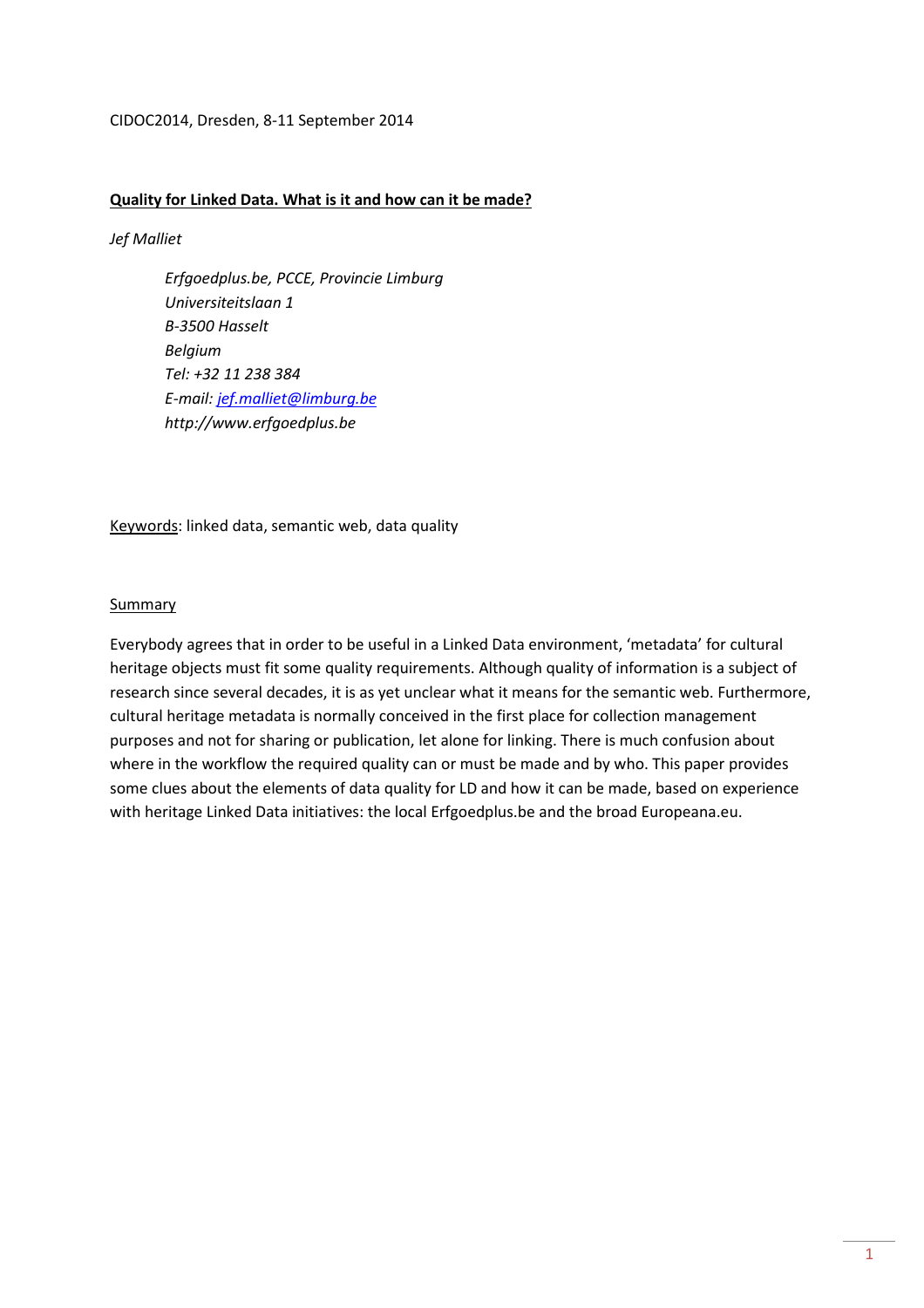# Dimensions of quality

Almost as long as there have been information systems, there have been studies about the quality of information. Usually these describe quality along a set of dimensions, the most recurrent seem to be:

- Accuracy  $(^{134})$
- Completeness  $\binom{12345}{ }$
- Consistency  $(^{345})$
- Correctness  $\binom{1245}{ }$
- Currency / timeliness  $\binom{135}{ }$
- Integrity  $(^5)$
- Relevance / meaningfulness  $\binom{12}{1}$
- Safety / reliability  $(^{23})$
- $\bullet$  Understandability  $(^3)$

Input for this list comes from several publications<sup>12345</sup>. It is definitely not exhaustive, as is also not the list of relevant publications (the intention is merely indicative). Each of these sources typically makes a list of 4 to 6 dimensions. Clearly the selection of relevant criteria and the way they are interpreted should depend on the contexts of origin and of usage of the information. However, such context is often not readily identified in the texts.

# Four stages of re-use

l

Digital heritage information in collections has several uses, or levels of usage: collection management, publication, exchange, linked data. Typically these can be seen also as levels or stages, often even in chronological order, of awareness about the usefulness of heritage information. Indeed, each of these steps represents a significant enhancement of the way the information can be used. This in itself is an enrichment, but each step also adds new expectations and standards to be applied. The requirements of information quality will be different in each situation and gradually become more demanding for higher levels. One way to cope with these differences can be to produce separate datasets for each level. The information quality can then be made to match each level's requirements. But this is not very cost-effective. Usually the information is produced primarily for internal collection and information management purposes (the first level) and then the overall aim is to recycle or convert it, eventually enhance it, to be used at the higher levels.

<sup>&</sup>lt;sup>1</sup> Richard Y. Wang, Henry B. Kon, Stuart E. Madnick, *Data Quality Requirements Analysis and Modelling*, Ninth International Conference of Data Engineering, Vienna, 1993, accessible at http://web.mit.edu/tdqm/www/tdqmpub/IEEEDEApr93.pdf

<sup>2</sup> Kuan-Tsae Huang, Yang W. Lee, Richard Y. Wang*, Quality Information and Knowledge*, 1999

<sup>&</sup>lt;sup>3</sup> Karel Dejaeger, Jessica Ruelens, Tony Van Gestel, Joachim Jacobs, Bart Baesens, Jonas Poelmans en Bart Hamers, *Evaluatie en verbetering van de datakwaliteit*, in Informatie, November 2009, p. 8-15, accessible at http://www.researchgate.net/publication/241763540\_Evaluatie\_en\_verbetering\_van\_de\_datakwaliteit 4 Maurice van Keulen, *Onzekere databases*, in Database Magazine, June 2010, p. 22-27, accessible at http://eprints.eemcs.utwente.nl/18030/01/DBM201004\_Thema\_Van\_Keulen\_117343.pdf

<sup>5</sup> Laura Sebastian-Coleman, *Measuring Data Quality for Ongoing Improvement: A Data Quality Assessment Framework*, 2013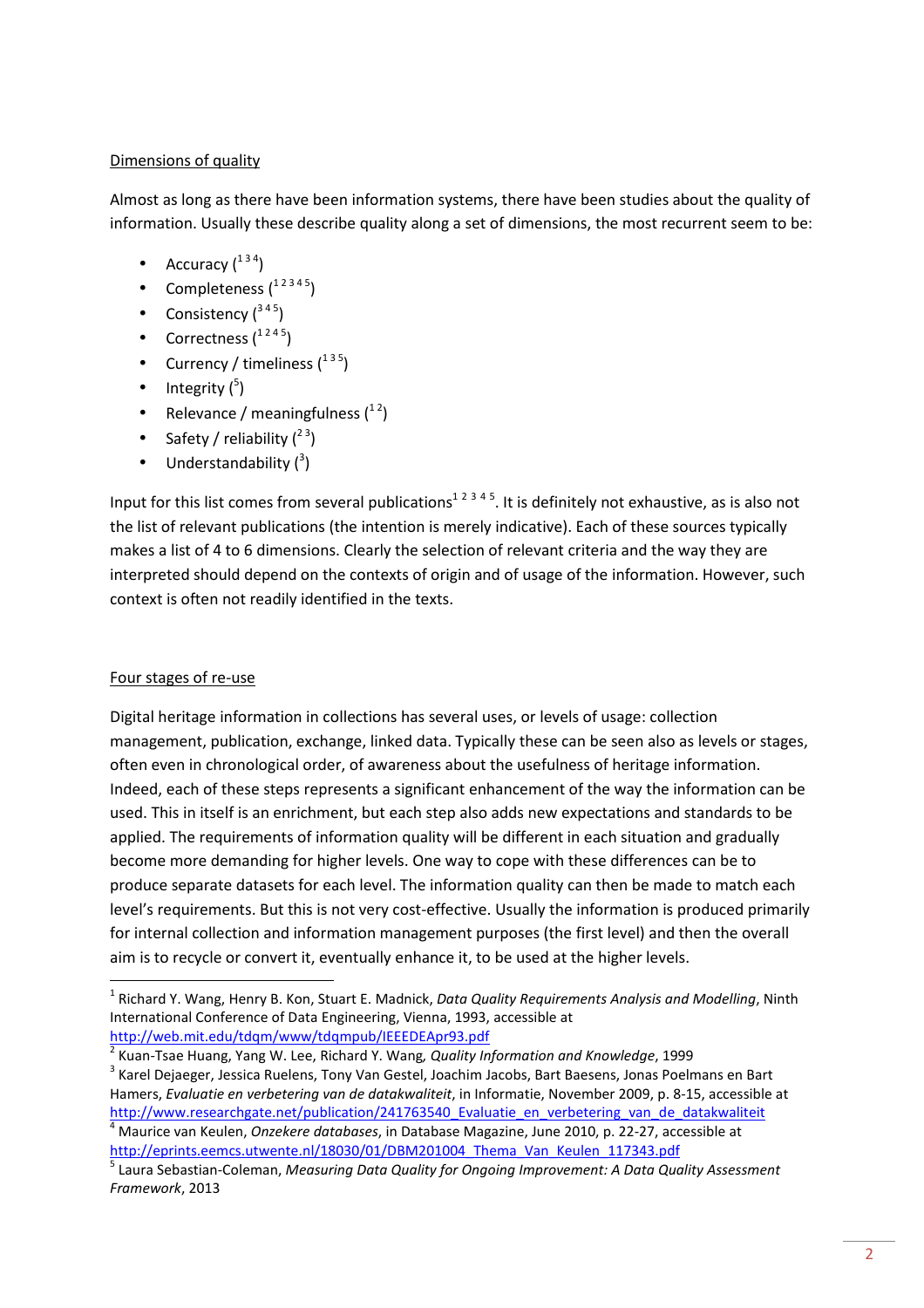## *Stage 1: Collection management*

Digital heritage information, in particular in museums, is made for the purpose of collection management. Cultural heritage carries a public responsibility and there is an obligation to maintain an inventory of managed heritage objects. A good inventory must allow to identify the objects for administrative and security purposes. This basic functionality has been expanded, to include all descriptive and biographical information available about the object. It further developed into the repository where all documents, reports, photographs, etc. relative to the objects are gathered and linked. A good inventory is therefore now a full-fledged collection management system, a backbone for the processes for managing the collection (see SPECTRUM<sup>6</sup>), as well as a content management system, that allows to keep all relevant information organized per object in the collection, and a digital assets management system, including also scans and digital photographs.

# *Stage 2: Publication*

The following step in the life of a digital inventory is marked by the possibility to make the collected information available for museum visitors, experts or general public. This could in the first place be done in house, to assist visitors with their visit, or by extracting relevant information to produce printed catalogues. The Internet brought interesting new ways of sharing such information, allowing cross-referencing with other objects through direct database searching or html. Typical for this stage is the development of suitable keyword lists or thesauri, to facilitate finding information of interest.

# *Stage 3: Exchange, aggregation*

Proliferation of databases published on websites of each individual collection implied that users wanting to find information independent of the collection itself had to locate relevant websites, where they then had to get acquainted with the local search tools. Web search engines can help with the finding, but often produce many irrelevant results as well, and they cannot help with unifying the content. Hence the emergence of exchange services like portals, federated search and aggregators, specifically designed for heritage information. These required new information representation and exchange formats such as XML, Dublin Core, LIDO, but also ways of interpreting information contentwise across the collection boundaries. The need for unified thesauri is strong.

# *Stage 4: Linked Data*

l

Yet one step further comes the desire to be able to link an object and the elements in its description to objects or concepts that are described elsewhere. This turns the information from a database with words into a network of interlinked concepts. Much effort is currently invested in the exploration and implementation of such a 'semantic' web. This requires unique persistent identifiers of objects (physical and digital), ontologies, concept-based thesauri, etc. The most useful reference objects would be places (geolocation), persons (or agents, incl. institutions and groups), events, besides the more general concepts which can be found in thesauri. Relevant technical developments include CIDOC-CRM, RDF, SKOS, OWL.

 $<sup>6</sup>$  Developed and maintained by Collections Trust, UK, 'SPECTRUM is an open and freely available collections</sup> management standard. It is recognised nationally and internationally, as the primary specification for collections management activity in museums': see http://www.collectionstrust.co.uk/spectrum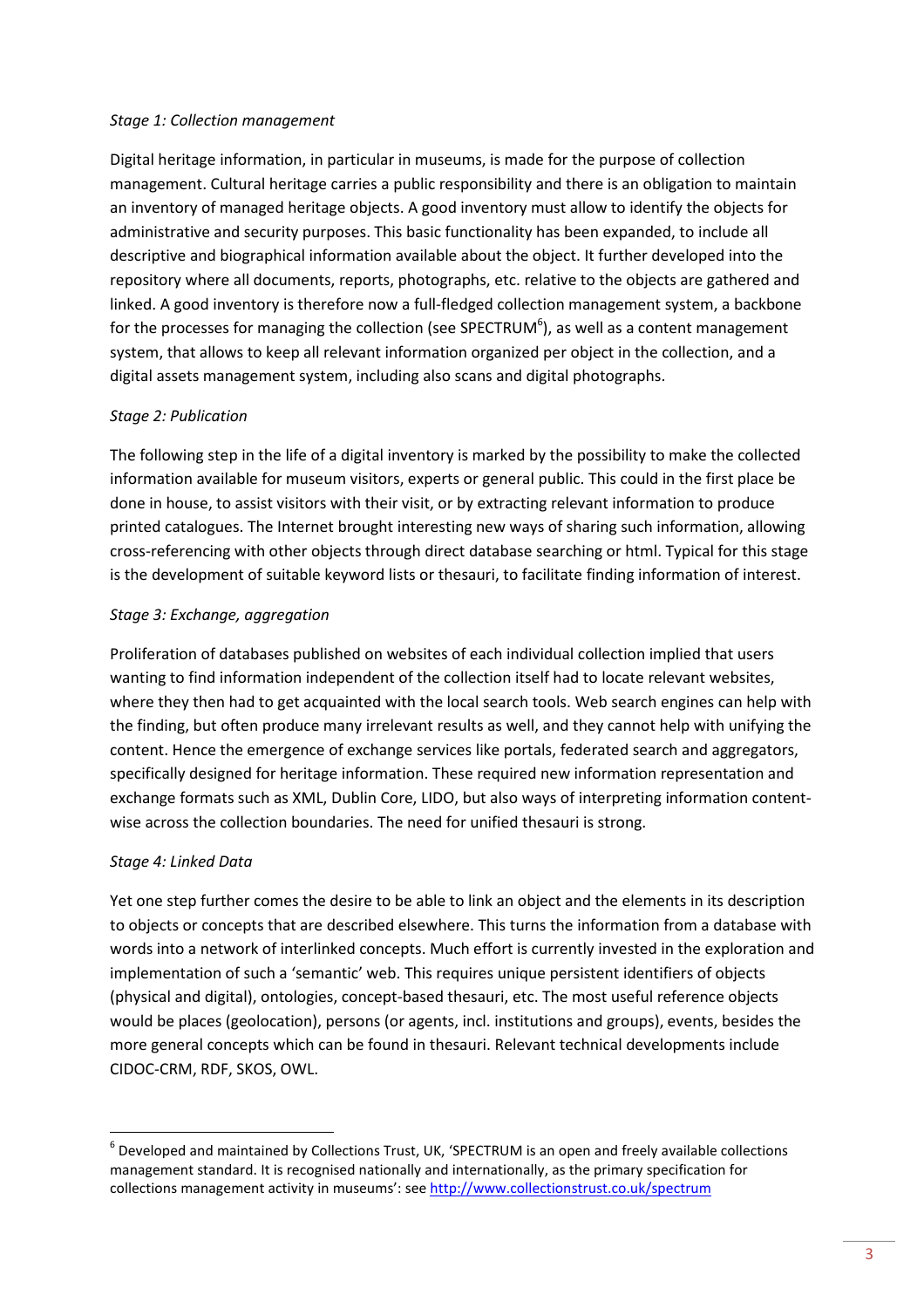# Quality for Linked Data

A helpful approach may be found in the Wikipedia article about the 'semantic web'<sup>7</sup>. The article describes the 'challenges' for the Semantic Web to include *vastness*, *vagueness*, *uncertainty*, *inconsistency*, and *deceit*. It further states that *'This list of challenges is illustrative rather than exhaustive, and it focuses on the challenges to the "unifying logic" and "proof" layers of the Semantic Web.'*

Note that the explanatory notes in the Wikipedia article seem to originate from a few specific environments, i.e. in particular medical. Furthermore, the possible solutions presented in general concern technical solutions, on the end-user side. Here it will be argued that technical solutions alone cannot solve the problems effectively, and that the information production side must definitely be made conscious of their role and influence in providing quality information. The concepts shall be reinterpreted within the cultural heritage environment. The Wikipedia texts are added under each dimension as a general introduction.

## *Challenge 1: Vastness*

*Vastness: The World Wide Web contains many billions of pages. The SNOMED CT medical terminology ontology alone contains 370,000 class names, and existing technology has not yet been able to eliminate all semantically duplicated terms. Any automated reasoning system will have to deal with truly huge inputs. [Wikipedia http://en.wikipedia.org/wiki/Semantic\_web]*

## Problems:

Besides a normal problem, due simply to existence (and rapid growth) of the amount of data, there are specific concerns related to duplicate information and selection or relevance of information.

Duplicate information can easily appear because

- proper unique identification of each object is not solved,
- there may be multiple sources of information about the same objects, lacking proper linkage,
- there may be multiple channels of publication of the same information.

Sometimes selection is proposed to reduce the risk of information overload. Only the most reliable and relevant information should be published. With more traditional, expensive forms of publication (such as books and magazines) there is a kind of 'natural' selection: only the strongest contributions survive. However, in the www it is much easier to divulge less relevant or less controlled information.

The Internet technology of the web 2.0 allows users to publish their own contributions or to add their comments to information published by others. Professionals fear that this may contaminate their scientifically more correct information. In general, web 2.0 adepts claim that this would regulate itself, because the entire user community can see to it that wrong or bad information is removed or corrected (e.g. Wikipedia). However, it must be noted that the

<sup>&</sup>lt;sup>7</sup> http://en.wikipedia.org/wiki/Semantic\_web, as accessed on 17 July 2014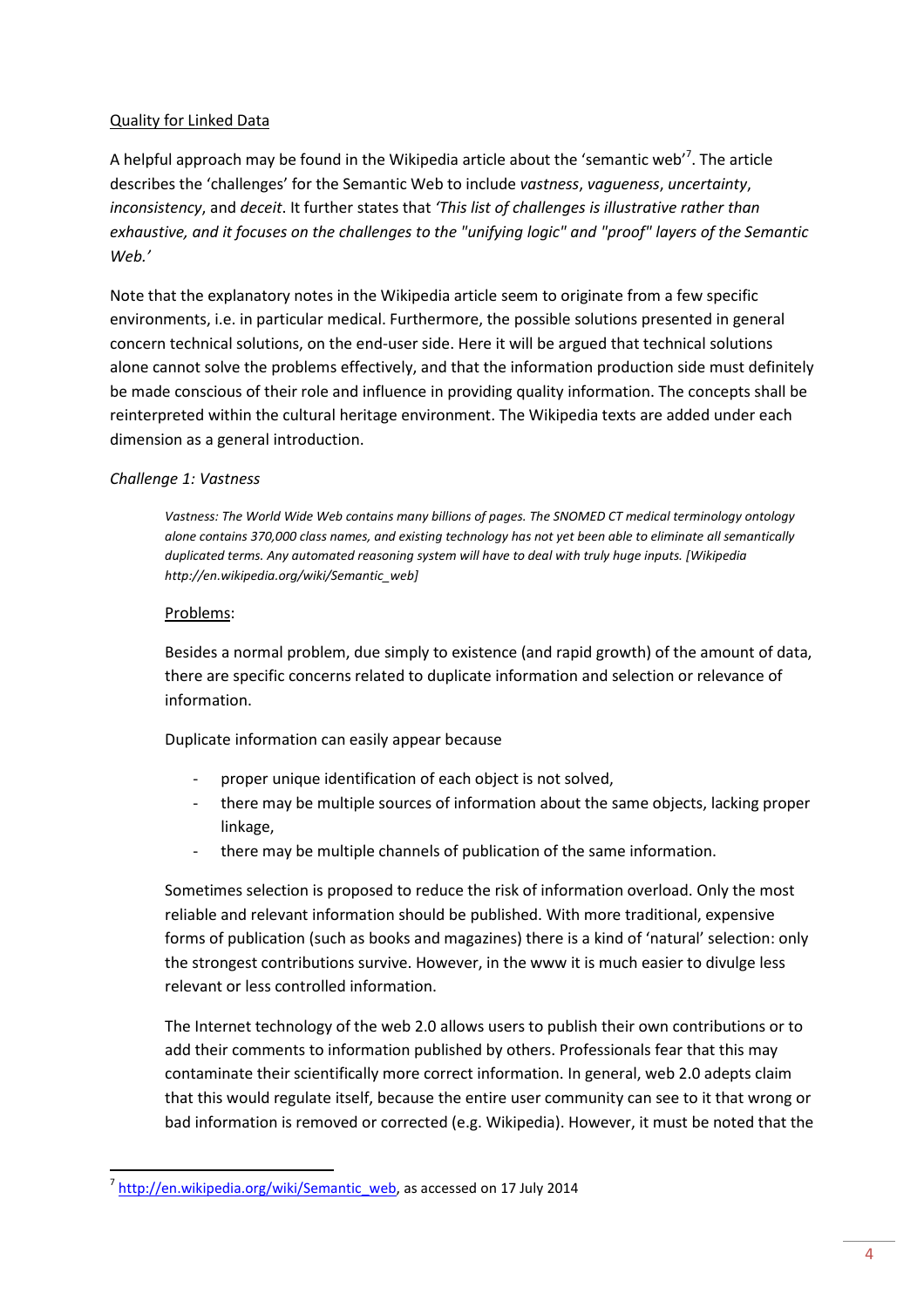user community around cultural heritage is not very large and then this auto-regulation will not work very efficiently.

Some claim that there is more control required. However, control would mean censorship, and this is against the rules of the web 2.0, and even against universal human rights, which feature the basic principles of open access to information, freedom of expression and respect for the rights of others.

## Answers:

Duplication must be kept under control. Persistent identifiers are needed, and they must be assigned as closely to the source (the collection holders) as possible. These primary sources would need to be actively interested in following up on the derived products (aggregators and re-users) so that wrong re-use can be spotted and corrected. Care should be taken that information via different channels be communicated in a uniform and consistent manner.

Though user-generated content is not always trusted by the 'professionals', they usually appreciate that it can be useful and enriching. Other users may have valuable additions, even the non-professional volunteers who often can have very good knowledge about very specific subjects or items. The professionals want to be able to control and select the good parts. Also for this purpose, the collection holders as primary sources have a responsibility to follow up on the additions to their information as made by users, and eventually confirm or correct them.

### *Challenge 2: Vagueness*

*Vagueness: These are imprecise concepts like "young" or "tall". This arises from the vagueness of user queries, of concepts represented by content providers, of matching query terms to provider terms and of trying to combine different knowledge bases with overlapping but subtly different concepts. Fuzzy logic is the most common technique for dealing with vagueness. [Wikipedia http://en.wikipedia.org/wiki/Semantic\_web]*

## Problems:

Information posted on the web has in general been produced within a specific context, for specific user groups. When it is prepared for aggregation or for Linked Data, the potential user base broadens and this context disappears. The semantics become uncertain and confused. Often it is even not clear to what object the posted information pertains: an original physical object, or a derived object at any stage, e.g. photographs, scans, transcriptions.

The information can be prepared with the help of authority files or thesauri. However these often have been composed within the same specific context, and rarely contain sufficient information to identify or clarify this context when the information is shared outside the source environment.

Users are not generally aware or knowledgeable about the context of the origin of the information they are looking at. They have varying expectations and may make alternate, incorrect interpretations. When they re-use such information, the result may turn less reliable.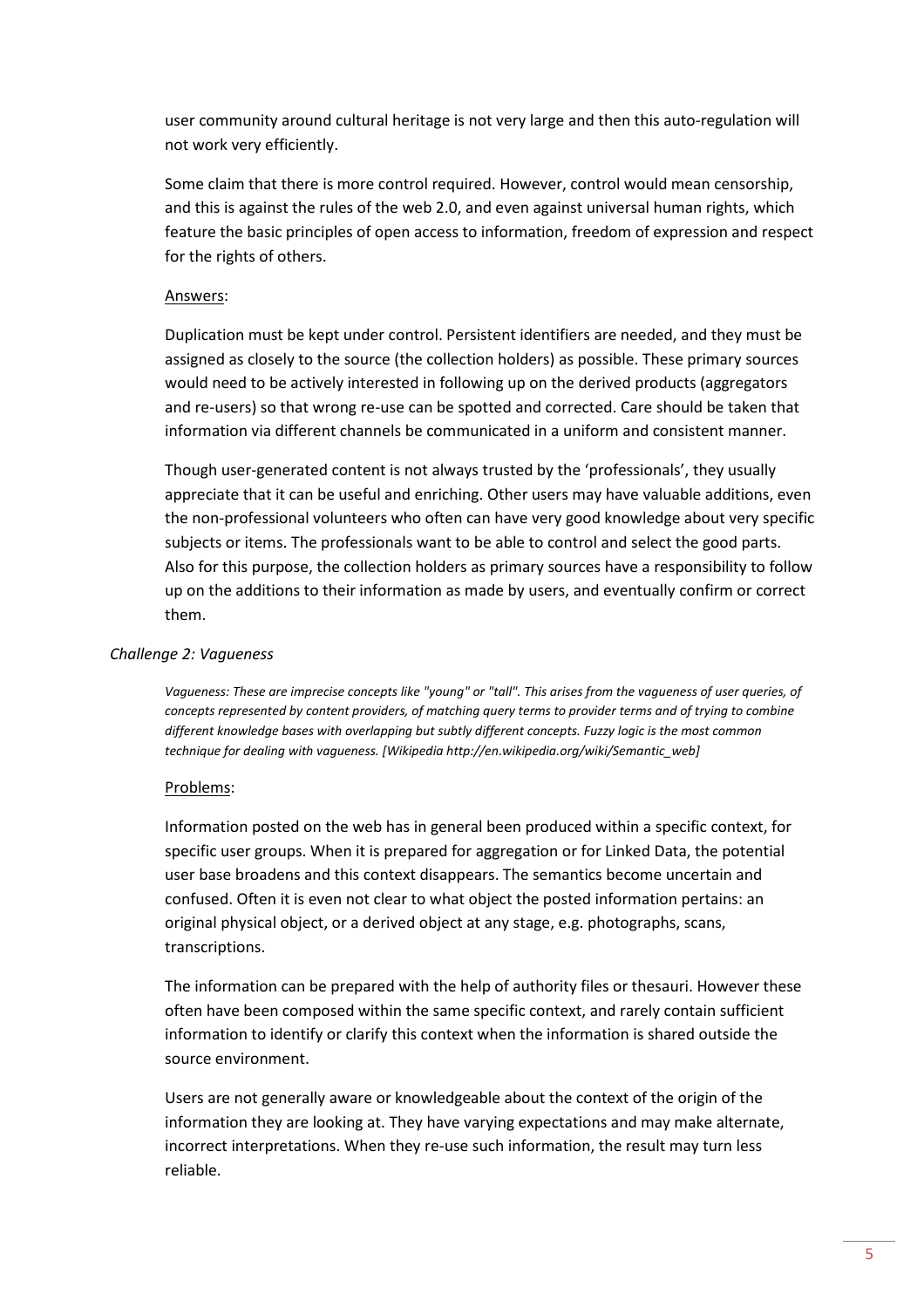In the source environment, certain background information may seem very obvious and be omitted from the recorded information. This results in the published information not being complete when seen independently by users that do not belong to the environment.

### Answers:

Thesauri should be used that are broadly used and understandable outside specific contexts. The semantics, explained in 'scope notes', are very important in the thesaurus and should clearly define the concepts and their boundaries. When using domain specific authority lists, these should be able to refer/link to other thesauri of wider use.

Enrichment through thesaurus connections are best made at the source, or as close to the source as possible. The further away from the source, the less accurate the enrichment will be. At larger distance, interpretation is less certain and becomes more vague. Aggregators who try to provide enrichment by applying linking to external resources (usually in a machine-controlled manner) may be able to make good connections, but will inevitably also make many wrong links, reducing the overall reliability of the information.

When recording information about their heritage objects, collection managers should be aware of the usage of such information outside of the context of their own collection. When existing thesauri are used, specific care must be taken to use the concepts in a consistent manner, or when creating a thesaurus, it should carry a proper description of the concepts, also understandable outside the context of the collection. Implicit reference to contextual information should be recognized and made explicit when possible.

#### *Challenge 3: Uncertainty*

*Uncertainty: These are precise concepts with uncertain values. For example, a patient might present a set of symptoms which correspond to a number of different distinct diagnoses each with a different probability. Probabilistic reasoning techniques are generally employed to address uncertainty. [Wikipedia http://en.wikipedia.org/wiki/Semantic\_web]*

#### Problems:

Facts about heritage objects are not always clear-cut. While titles, names of authors, publication data can be read directly from the documents themselves in libraries, this is not always true for artefacts or objects held in museums or archives. Much of the information about such objects is the fruit of study and interpretation. Two (or more) versions of similar information about the same object, as produced by different scholars, or by the same person at different moments can present diverging versions of the 'truth'.

For characteristics that are expected to be expressed in precise terms, such as time and location (e.g. place and date of creation of an object), such interpretation leads to estimations between more or less vague margins. The precision of observations and measured properties, or the measurement method applied are not always included with the values, which could as well be rough estimations or guesses. Particularly when the information is passed on to a secondary source (such as an aggregator), any specifications regarding precision can be lost in the conversion to another data format. Often the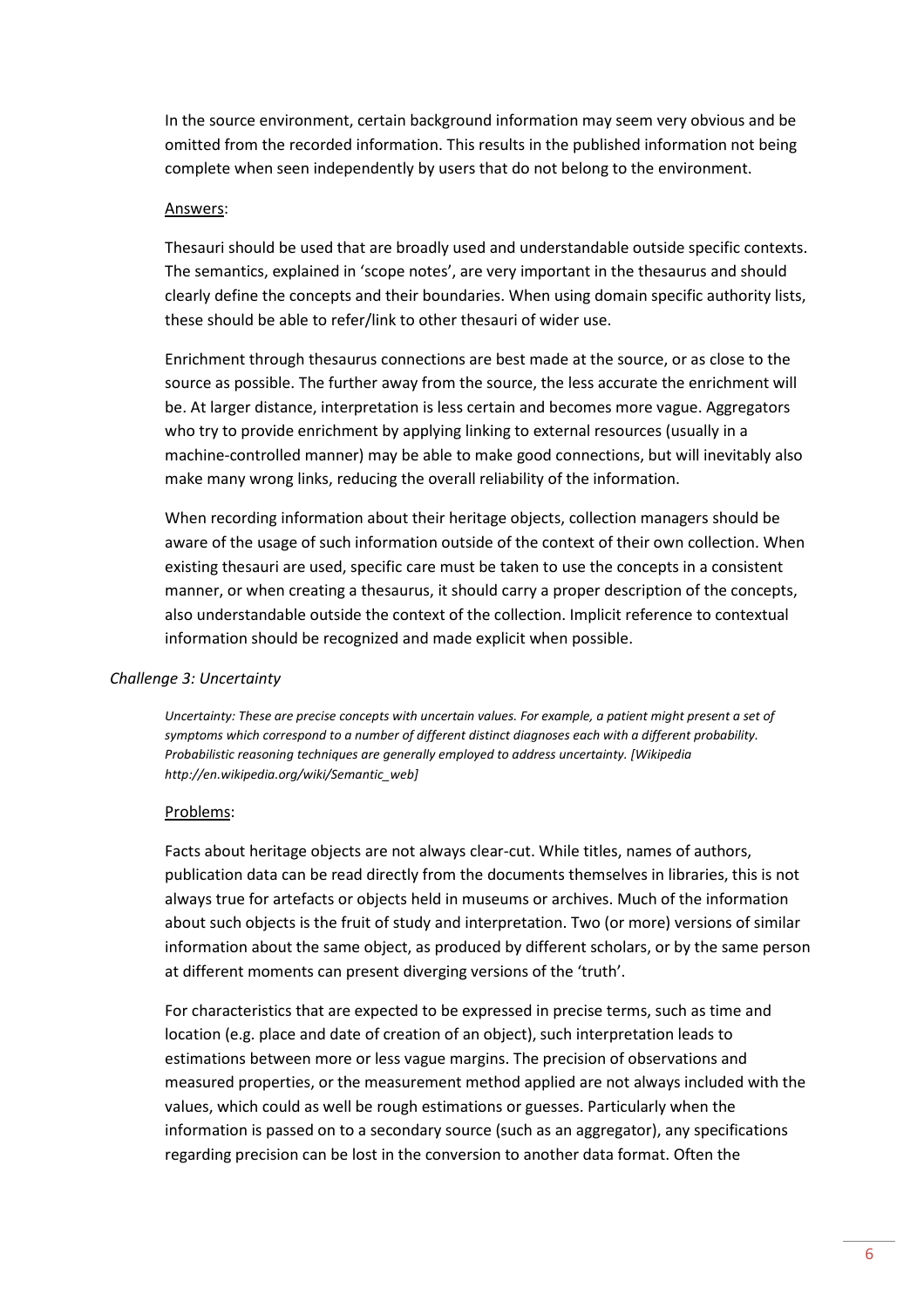descriptions also reflect opinions, the source of which is not always indicated. All of these factors of uncertainty can be mixed.

#### Answers:

Uncertainty can definitely not be ruled out. The 'truth' has many faces and requires interpretation, backed by the author's own history and experience. Ideally the end-user needs an indication of the degree of certainty of the information, or the trustworthiness of the source. The source of the information is therefore important metadata that should accompany any descriptive information which is not directly derived from the (digital) object itself. It should as much as possible be passed on each time the information is shared or reused. The end-user should be given enough elements to be able to verify and judge how reliable the received information is. Any context information about the background of opinions or the methods of observation are very important to help evaluate uncertainties. Indicating diverging opinions in a description can enhance the appreciation of a source as trustworthy.

### *Challenge 4: Inconsistency*

*Inconsistency: These are logical contradictions which will inevitably arise during the development of large ontologies, and when ontologies from separate sources are combined. Deductive reasoning fails catastrophically when faced with inconsistency, because "anything follows from a contradiction". Defeasible reasoning and paraconsistent reasoning are two techniques which can be employed to deal with inconsistency. [Wikipedia http://en.wikipedia.org/wiki/Semantic\_web]*

#### Problems:

Inconsistency may appear in the content, due to the fact that information from various sources is merged into one product. Facts can be contradictory, subject to many interpretations, or interpretations changing over time.

It can also be generated by the way the information is registered. If normalization is not well taken care off in a database, information can be entered in the wrong fields, or mixed information or of different types can appear in a single field, thus making consistent transformation for re-use impossible.

The differing contexts of the sources can generate inconsistencies as well. Different contexts may handle other words, or other meanings, or another model of reality entirely. Likely there may be inconsistencies in the model itself, due to the fact that any ontology usually has to combine more detailed models from various viewpoints.

#### Answers:

Indication of the source of information should allow the end-user to clearly differentiate between diverging versions of information. This must help to evaluate the origin of the differences and give clues for construction of a proper opinion.

Standards are fundamental to help with achieving consistency in formulation and interpretation of information. Relevant standards include reference models, data formats and authority files, as well as proper guidelines for interpretation in specific contexts. These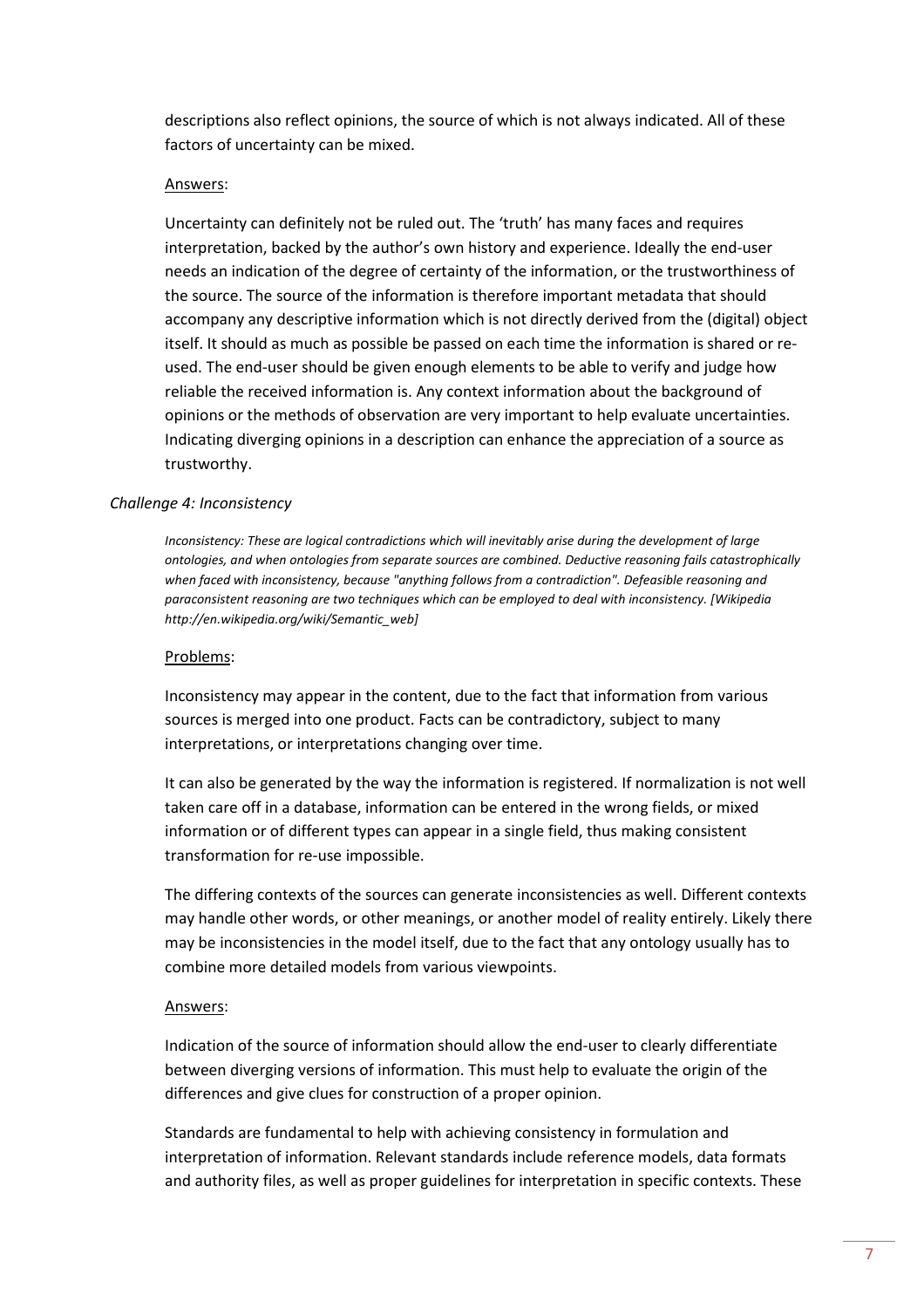standards must then be followed seriously and as much as possible without adaptations to local situations.

Application of broadly accepted thesauri or common ontological models helps rule out improper interpretation or miscommunication between source and target users.

## *Challenge 5: Deceit*

*Deceit: This is when the producer of the information is intentionally misleading the consumer of the information. Cryptography techniques are currently utilized to alleviate this threat. [Wikipedia http://en.wikipedia.org/wiki/Semantic\_web]*

## Problems:

The Wikipedia article seems to consider only bad intentions under this point. Authenticity of digital information is indeed hard to assess and demonstrate, but information can simply be wrong or unbalanced for various reasons and thus deceive the reader, whether intentionally or accidentally.

Information can deceive because it is old, and new insights have overtaken previous interpretations. The older versions can still co-exist on the web, on their own or in various derived forms.

Certain aspects can appear overemphasized, in particular when information from different sources is combined, thus distorting the overall perception.

Merged information from various sources can have mixed precision and quality, creating quality expectations on the reader's side that are not matched by all pieces of the information.

# Answers:

As most of the problems of deceit emerge from the publication or aggregation actions, they can only be countered by good monitoring after publication or aggregation. It is mainly the contributors of the information who are best placed for taking corrective action. The views and feedback from end-users can definitely help to detect eventual problems. Feedback and interaction with end-users must therefore be considered seriously and used for improving the presentation.

To avoid deceit, the original information may need to be more appropriately interpreted and completed. This must be done by the original source of the information or as closely to the source as possible, in order to be reliable.

The source of information must be clearly indicated, so that the end-user can value the differences in quality and provide eventual feedback.

Precision of information should be indicated so that the end-user can recognize varying levels of precision.